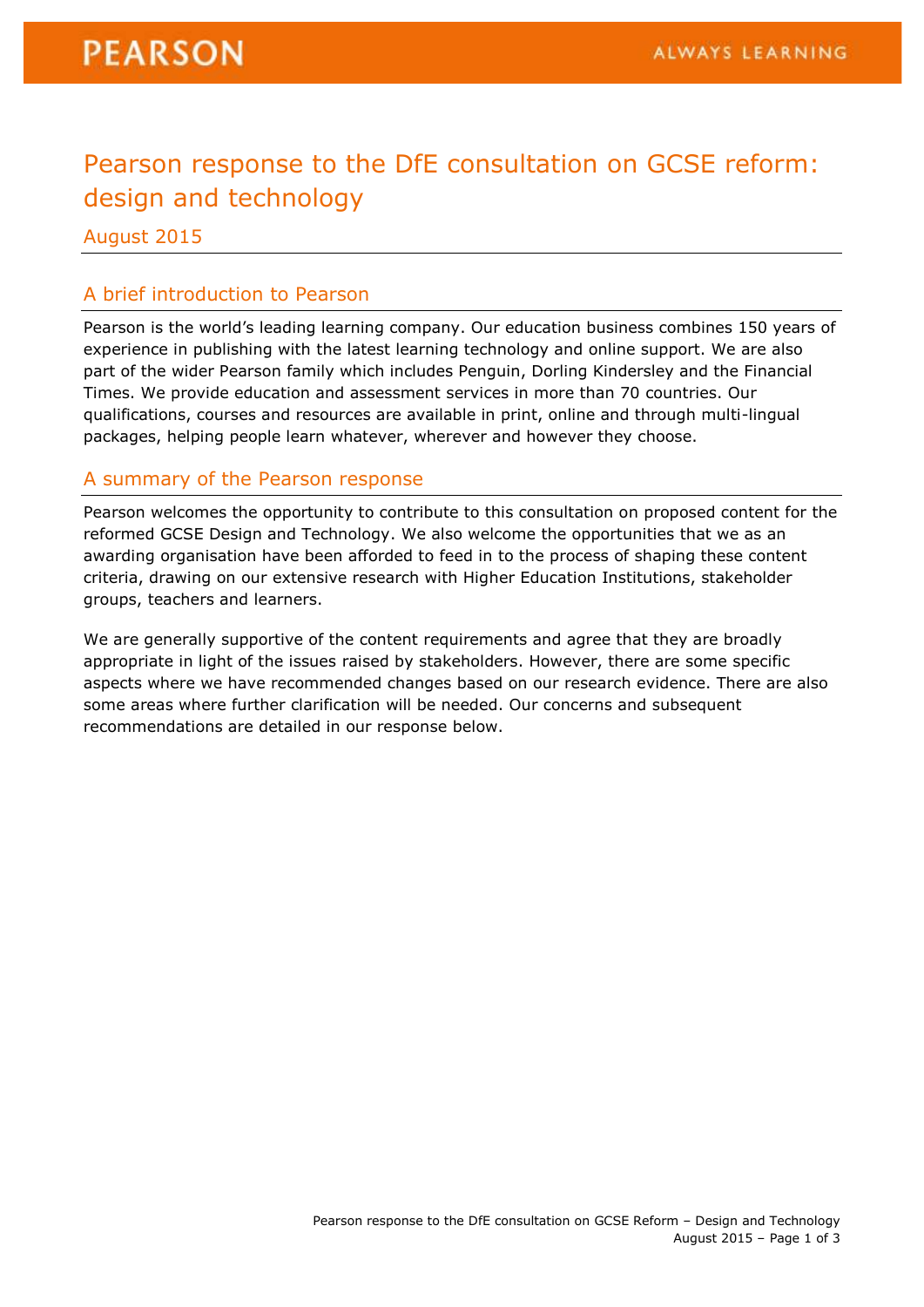### Detailed response

*Is the revised GCSE content in design and technology appropriate?*

*Please consider:*

- *whether there is a suitable level of challenge*
- *whether the content reflects what students need to know in order to progress to further academic and vocational education*
- *whether the amount of content in the qualification is appropriate and, if not, whether you have any suggestions for removing or adding content*

*Please provide evidence to support your response.*

Awarding organisations were involved in the early drafting of the proposed subject content. Pearson teams worked collaboratively alongside colleagues at AQA, OCR and WJEC, as well as DfE colleagues, to listen to the views of stakeholder groups and HEI representatives to establish new content expectations. As well as working with stakeholder groups convened by the Department, we also have a detailed base of evidence of our own to draw on, including analysis of international high-performing jurisdictions, additional stakeholder engagement, and data and qualitative analysis of our existing qualifications.

The drafting process has inevitably required a degree of compromise. It has involved exploring an appropriate balance between ensuring that the content provides the best possible progression, ensuring that the skills, knowledge and understanding represented are the right ones for the subject in the eyes of stakeholders, ensuring that we can assess these validly and reliably over the life of the qualification, and ensuring that the qualification is deliverable in schools and accessible and appealing to students. Following consultation with our wider stakeholder groups, we believe that further revisions are required to ensure these aims are met.

We support the proposal to provide design and technology students with a greater breadth of study through the requirements of the technical knowledge and understanding section. The subject content document states in footnote 3 that there will not be any endorsed routes within this qualification. While this will prevent separate endorsements, it will not prevent separate routes based on material areas through specifications. We feel greater clarity may be needed around this point, either within the criteria or the conditions and guidance to ensure comparability between specifications. **Specifically, we recommend that either this content document or Ofqual's conditions and guidance need to specify that the examination element of the qualification should assess students' knowledge and understanding of all material areas within the subject content.**

In our previous consultation response we raised concerns about the development of breadth and depth of knowledge within the subject. We feel that this version of the criteria allows students to develop a breadth of knowledge through the technical knowledge and understanding section while developing their depth of knowledge in the design and making section of the criteria. We believe that allowing students to focus on appropriate materials within the designing and making section allows briefs to be created to suit the resources and materials available to students.